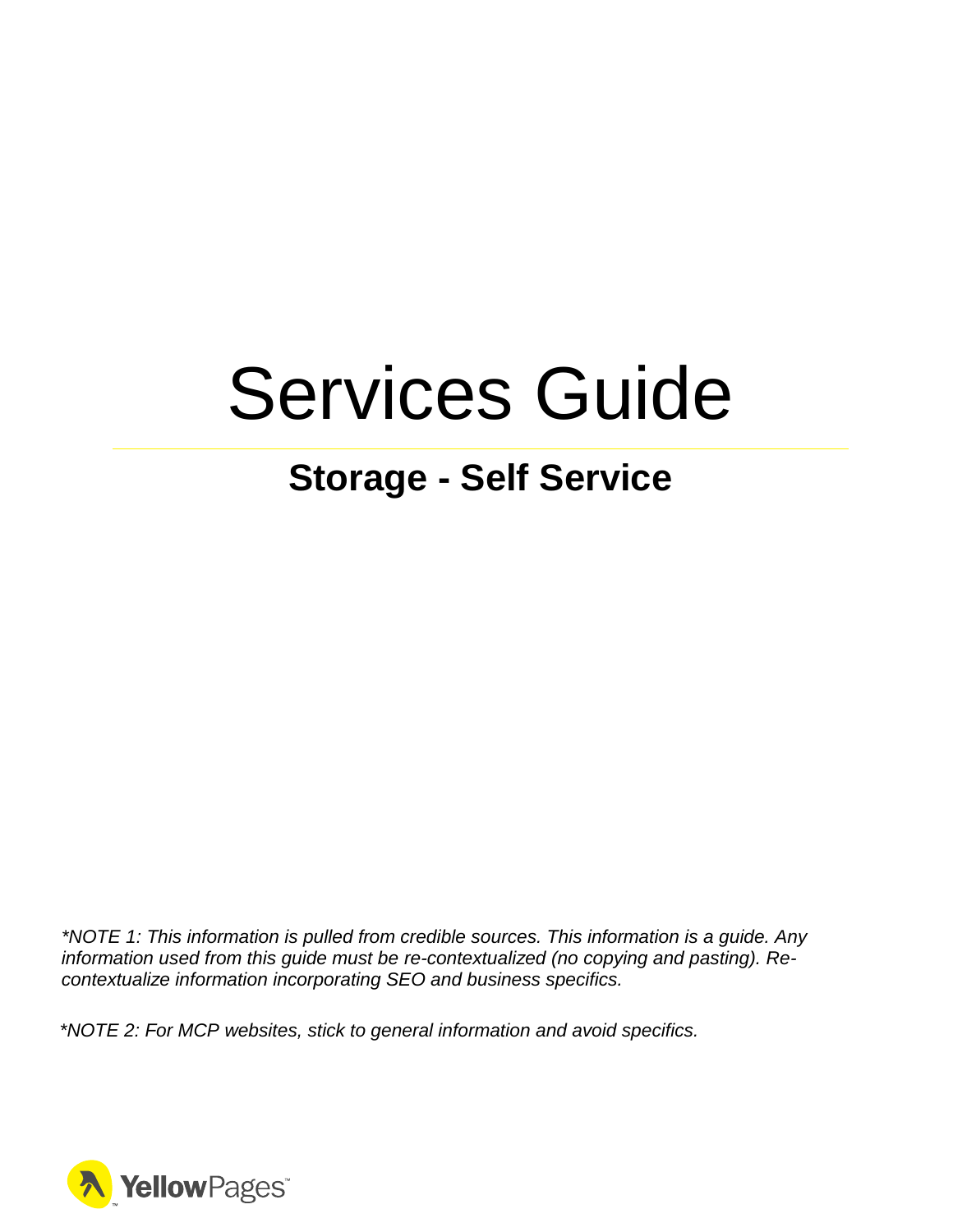# <span id="page-1-0"></span>**Table of Contents**

#### **Contents**

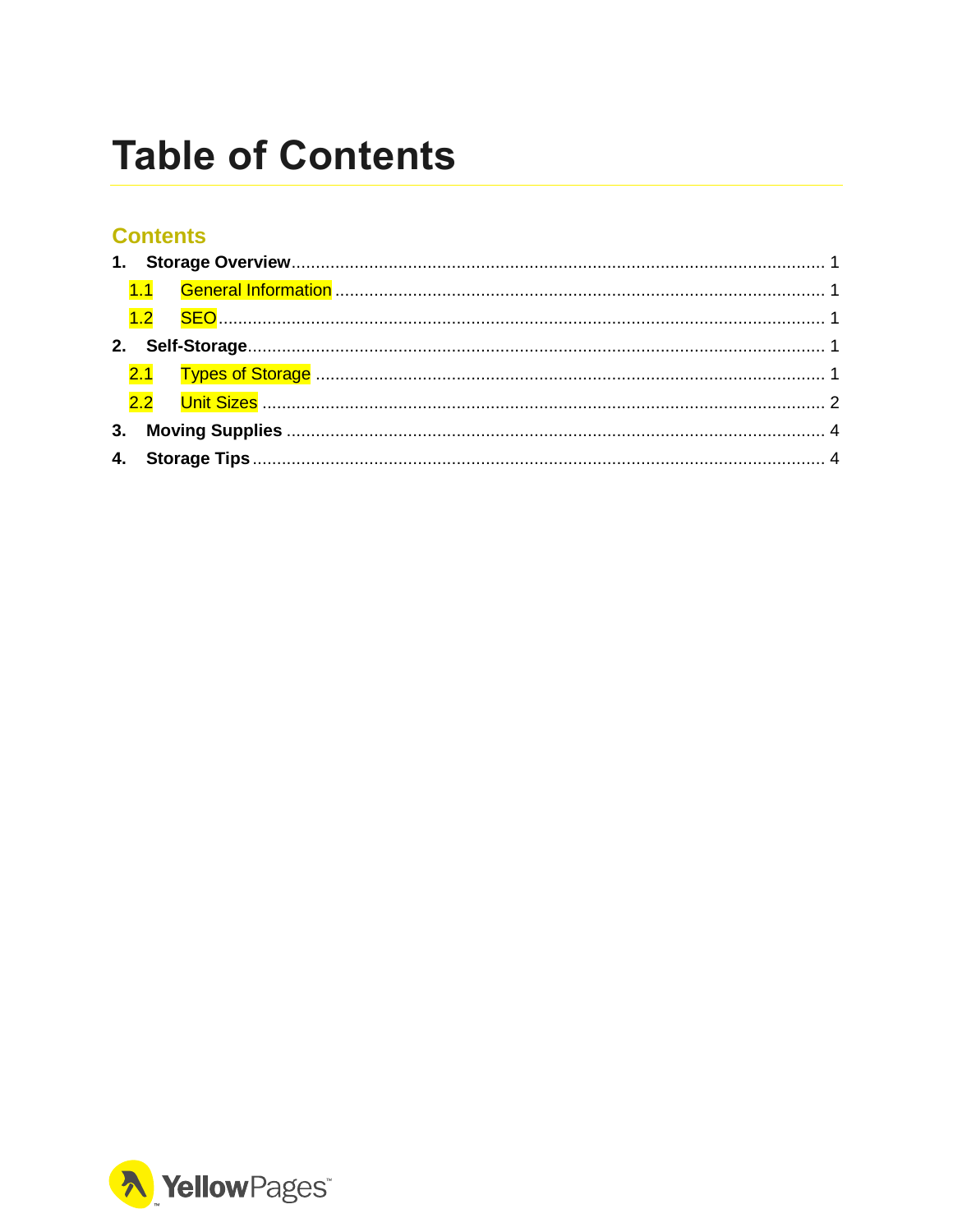# <span id="page-2-0"></span>**1. STORAGE OVERVIEW**

#### <span id="page-2-1"></span>**1.1 GENERAL INFORMATION**

- Some storage facilities are available only for moving companies, while others are operated as a self-storage facility.
- With self-storage, the customer has access to the storage either 24/7 or during certain hours.
- Most storage facilities provide complimentary carts or dollies for unloading and moving items from a vehicle to the storage locker.
- Another name for self-storage is mini storage.

<span id="page-2-2"></span>**1.2 SEO**

| Keywords (First Row - BEST, Last Row - LEAST) |                             |         |                       |         |                       |          |                                  |
|-----------------------------------------------|-----------------------------|---------|-----------------------|---------|-----------------------|----------|----------------------------------|
| O                                             | Storage                     | $\circ$ | <b>RV Storage</b>     | $\circ$ | <b>Access Storage</b> | $\circ$  | <b>Storage Units</b>             |
| $\circ$                                       | Self-Storage                | $\circ$ | <b>Public Storage</b> | $\circ$ | Storage Locker        | $\circ$  | <b>Moving Supplies</b>           |
| O                                             | Storage<br><b>Solutions</b> | $\circ$ | Storage Boxes         | $\circ$ | <b>Moving Boxes</b>   | $\circ$  | <b>Secure Storage</b>            |
| $\circ$                                       | <b>Storage Space</b>        | $\circ$ | Mini Storage          | $\circ$ | <b>Storage Rental</b> | $\Omega$ | Climate<br>Controlled<br>Storage |

## <span id="page-2-3"></span>**2. SELF-STORAGE**

#### <span id="page-2-4"></span>**2.1 TYPES OF STORAGE**

\*List the sources here that were used for this information. http://www.ustorage.com/articles/different\_types\_of\_storage\_facilities.html https://findlocalstorage.com/storage-tips/types-of-storage/

#### **Main Types of Storage:**

| Type                                    | <b>Description</b>                                                                                                                                                                                                                |
|-----------------------------------------|-----------------------------------------------------------------------------------------------------------------------------------------------------------------------------------------------------------------------------------|
| <b>Moving Company</b><br><b>Storage</b> | Generally the most expensive, but safest and easiest<br>$\circ$<br>option<br>Moving companies usually store in their own facilities<br>$\circ$<br>that are either climate- or temperature-controlled and<br>have security systems |



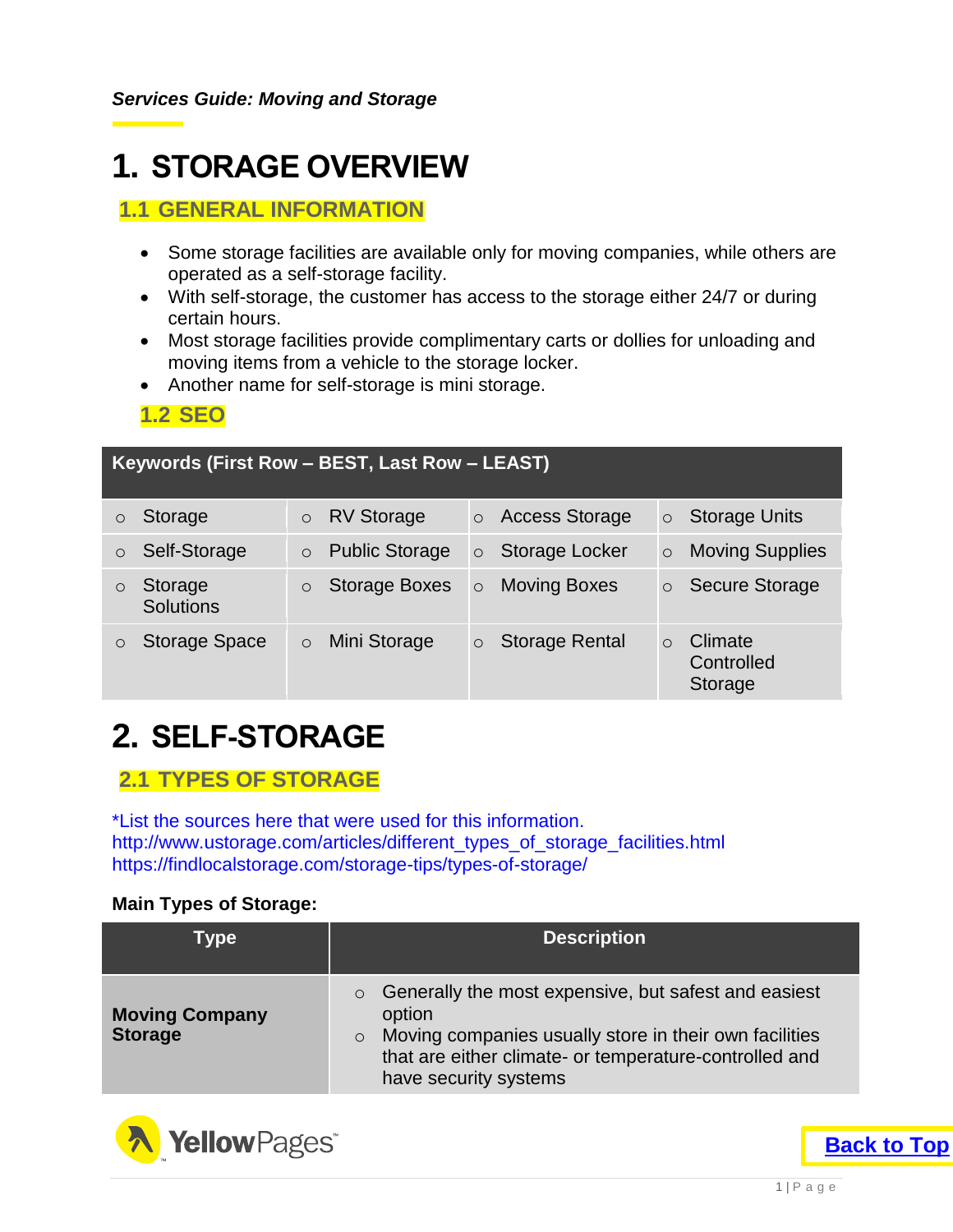|                           | $\circ$ You will probably need an appointment to add and take<br>items out of your unit                                                                                                                                                                                                                                                                                                                                        |
|---------------------------|--------------------------------------------------------------------------------------------------------------------------------------------------------------------------------------------------------------------------------------------------------------------------------------------------------------------------------------------------------------------------------------------------------------------------------|
| <b>Self-Storage Units</b> | Generally have different sizes and variable options like<br>$\circ$<br>climate/temperature control<br>You must pack, move and store all the items yourself<br>$\circ$<br>Many moving companies will move things in and out of<br>$\circ$<br>your self-storage unit for you, but you must be present<br>Many self-storage facilities allow renters to visit their<br>$\circ$<br>units whenever they like without an appointment |
| <b>Mobile Storage</b>     | $\circ$ A wooden or steel container is delivered to you for<br>loading and is then transported to a storage facility<br>When the unit is taken away, you can only access it if<br>$\circ$<br>you contract the company for redelivery<br>$\circ$ The unit can be moved with you if there is a similar<br>facility at your new destination                                                                                       |

#### **Specific Types of Storage:**

| <b>Service/Product</b>               | <b>Description</b>                                                                                                                                                                                                                                                                       |
|--------------------------------------|------------------------------------------------------------------------------------------------------------------------------------------------------------------------------------------------------------------------------------------------------------------------------------------|
| <b>Commercial</b><br><b>Storage</b>  | For storing equipment, machinery, excess merchandise,<br>$\circ$<br>tools, files                                                                                                                                                                                                         |
| <b>Residential</b><br><b>Storage</b> | For those in condos, decluttering the home, staging your<br>$\circ$<br>home to sell, moving, storing vehicles or RVs                                                                                                                                                                     |
| <b>Outdoor Storage</b>               | Typically the cheaper option<br>$\circ$<br>Items stored must not be susceptible to heat or cold<br>$\circ$                                                                                                                                                                               |
| <b>Climate-Controlled</b>            | Often in a warehouse<br>$\bigcirc$<br>Typically accessible from inside the facility, but some<br>$\circ$<br>storage companies offer outdoor climate-controlled storage<br>This option is better for paintings, photos, and other items<br>$\circ$<br>that may be damaged by heat or cold |
| Drive-Up                             | Very convenient option as it allows you to drive right up to<br>$\circ$<br>your unit for unloading                                                                                                                                                                                       |
| <b>Vehicle Storage</b>               | For boats, cars, trucks, RVs<br>$\circ$                                                                                                                                                                                                                                                  |

#### <span id="page-3-0"></span>**2.2 UNIT SIZES**

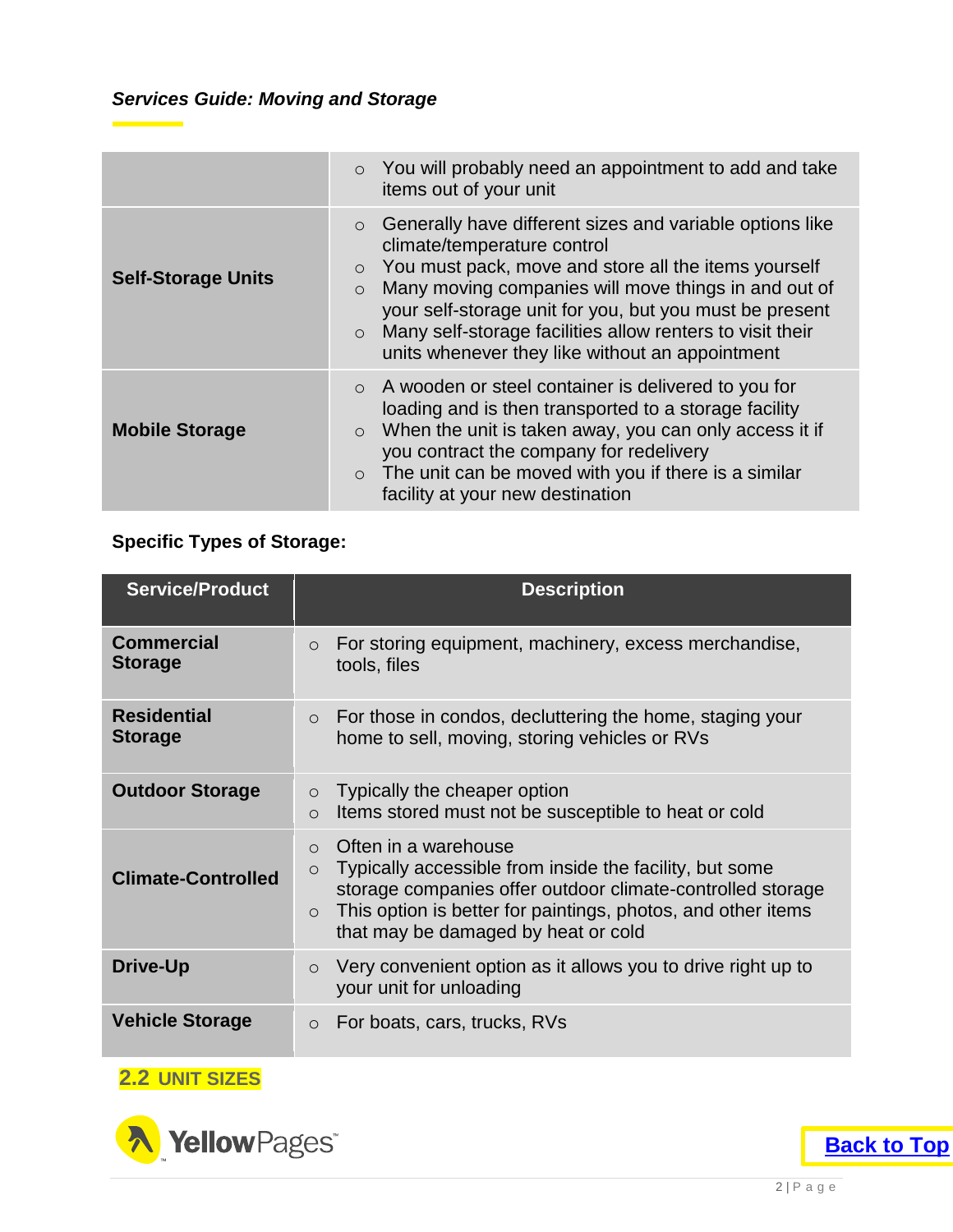#### *Services Guide: Moving and Storage*

#### \*List the sources here that were used for this information. http://www.mapleleafstorage.com/storage-unit-sizes/

General: These are some examples of common unit sizes and what they will fit

| <b>Sizes</b>                                       | <b>Description</b>                                                                                                                                                                                                                                                                                          |
|----------------------------------------------------|-------------------------------------------------------------------------------------------------------------------------------------------------------------------------------------------------------------------------------------------------------------------------------------------------------------|
| 5' x 5' 25 sq.ft.<br>(approx. 200 cu.ft.)          | Equal to: a standard linen closet<br>$\circ$<br>Will fit: the contents of a pick-up truck or small utility van<br>$\circ$<br>Ideal for: storing holiday decor, seasonal sports or<br>$\circ$<br>gardening equipment / boxed business files, work tools, or<br>product samples                               |
| 5' x 10' 50 sq.ft.<br>(approx. 400 cu.ft.)         | Equal to: a standard walk-in closet<br>$\circ$<br>Will fit: the contents of a large pick-up truck or 10' delivery<br>$\circ$<br>van<br>Ideal for: the contents of a lightly furnished studio<br>$\circ$<br>apartment / boxed business files, extra inventory, trade<br>show displays, promotional materials |
| 7.5' x 10' 75 sq.ft.<br>${\rm (approx.600\,cut.)}$ | Equal to: a large walk-in closet<br>$\circ$<br>Will fit: the contents of a 10' moving truck<br>$\circ$<br>Ideal for: the contents of a fully furnished studio apartment /<br>$\circ$<br>extra business inventory, filing cabinets, small work<br>stations, boxed business files                             |
| 10' x 10' 100 sq.ft.<br>(approx. 800 cu.ft.)       | Equal to: an average-sized bedroom<br>$\circ$<br>Will fit: the contents of a 16' moving truck<br>$\circ$<br>Ideal for: the contents of a furnished 1-2 bedroom house or<br>$\circ$<br>apartment / office furniture, large trade show displays,<br>excess business inventory, shelves of filing boxes        |
| 10' x 15' 150 sq.ft.<br>(approx. 1200<br>cu.ft.)   | Equal to: a large-sized bedroom<br>$\circ$<br>Will fit: the contents of a 24' moving truck<br>$\circ$<br>Ideal for: the contents of a furnished 2-3 bedroom home /<br>$\circ$<br>record storage, large deliveries of product inventory, office<br>furniture                                                 |
| 10' x 20' 200 sq.ft.<br>(approx. 1600<br>cu.ft.)   | Equal to: a one-car garage<br>Will fit: the contents of a 20' container<br>$\circ$<br>Ideal for: the contents of a furnished 3-4 bedroom home /<br>$\circ$<br>large office furniture, several work stations, restaurant<br>equipment, palletized inventory, record storage                                  |
| 10' x 25' 250 sq.ft.                               | Equal to: a small two-car garage<br>$\circ$                                                                                                                                                                                                                                                                 |



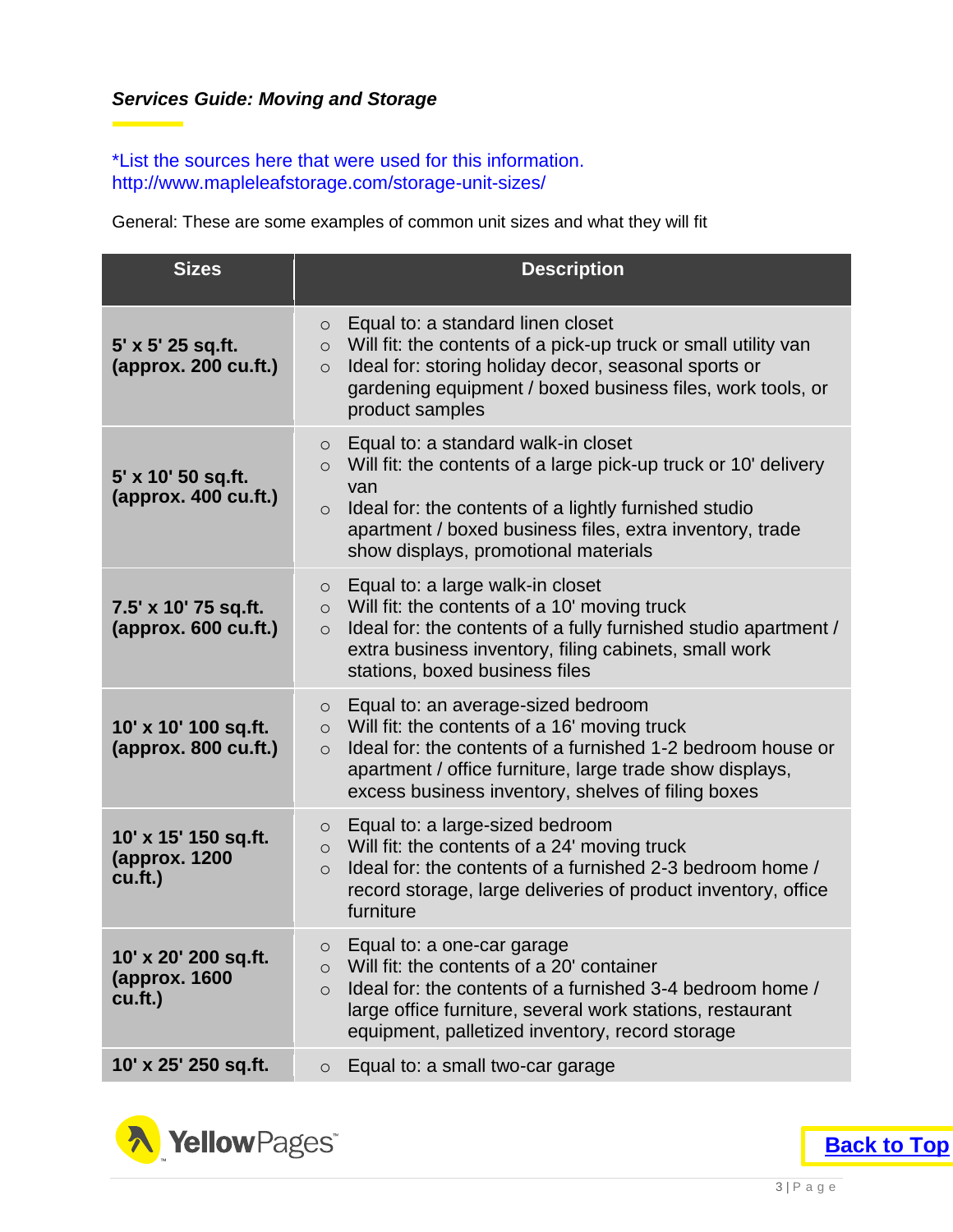| (approx. 2000)<br>$cu.f.$ )                      | Will fit: the contents of a 25' container<br>Ideal for: the contents of a furnished 4-5 bedroom home /<br>$\circ$<br>extra-large office furniture or equipment, palletized<br>inventory, record storage                                                                                                                       |
|--------------------------------------------------|-------------------------------------------------------------------------------------------------------------------------------------------------------------------------------------------------------------------------------------------------------------------------------------------------------------------------------|
| 10' x 30' 300 sq.ft.<br>(approx. 2400<br>cu.ft.) | Storage locker<br>$\circ$<br>Equal to: a two-car garage<br>$\circ$<br>Will fit: the contents of a 30' container<br>$\Omega$<br>Ideal for: the contents of a heavily furnished 5 bedroom<br>$\circ$<br>home / extra-large office furniture, several work stations,<br>business equipment, palletized inventory, record storage |

### <span id="page-5-0"></span>**3. MOVING SUPPLIES**

Many self-storage businesses offer moving and storage supplies for sale, such as:

- Boxes
- Protective covers (for mattresses, furniture, wall hangings)
- Locks (for storage units)
- Tape
- Bubble wrap
- Labels
- Utility knives
- Markers

# <span id="page-5-1"></span>**4. STORAGE TIPS**

\*List the sources here that were used for this information. http://www.moving.com/tips/the-moving-checklist-a-timeline-for-your-upcoming-move/

- Drop by the facility to ensure that you have an adequately sized storage space
- Lawn mowers be sure to empty gas and oil from all small machines
- Usually no food is allowed in storage (boxed or bagged items flour, sugar, pasta, cereal)
- Usually no paint storage, solvents, gases, propane tanks or other combustibles / explosives
- Put mattresses, sofas, and chairs in storage bags
- Place skids on locker floor to protect furniture & boxes, allow airflow
- Remove legs from tables (screws in Ziploc bag and stretch wrap to table along with legs)
- Leave doors on refrigerators slightly ajar to avoid mildew and moisture damage



**[Back to Top](#page-1-0)**